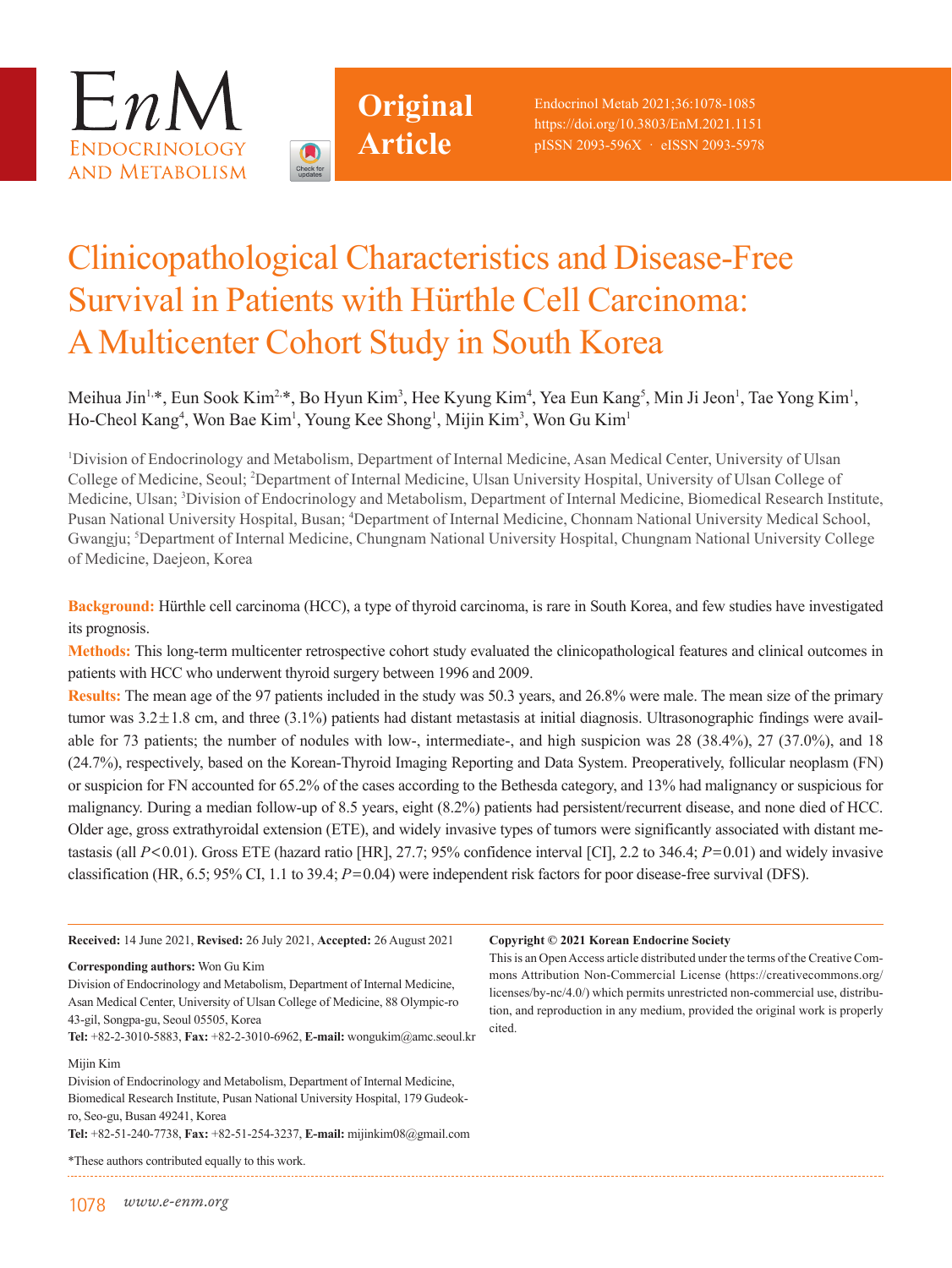$EnM$ 

**Conclusion:** The long-term prognosis of HCC is relatively favorable in South Korea from this study, although this is not a nationwide data, and gross ETE and widely invasive cancer are significant prognostic factors for DFS. The diagnosis of HCC by ultrasonography and cytopathology remains challenging.

**Keywords:** Thyroid cancer; Hurthle cell carcinoma; Ultrasonography; Prognosis; Recurrence

# **INTRODUCTION**

Hürthle cell carcinoma (HCC) is a rare thyroid carcinoma that accounts for 3% to 4% of all malignant thyroid tumors [1,2]. Hürthle or oxyphilic cells are usually larger than the normal follicular cells and are characterized by abundant eosinophilic cytoplasm [3]. Thyroid nodules comprising 75% or more Hürthle cells are classified as Hürthle cell neoplasms (HCNs) [4]. Similar to follicular neoplasms (FNs), thyroid tumors demonstrating capsular and/or vascular invasion, lymph node (LN) metastasis, or presence of distant metastasis are diagnosed as HCC [4,5]. Previously, HCC was classified as an oxyphilic variant of follicular thyroid cancers, by the World Health Organization (WHO) [6]. However, due to their distinct genetic expression, unique pathologic characteristics, and clinical behavior, HCCs have been reclassified as a separate subtype of differentiated thyroid cancer (DTC) [7,8].

In general, HCC has demonstrated more aggressive clinical behavior than other DTCs, in terms of more extrathyroidal extension (ETE), distant metastasis, less iodine-avid, and higher rates of mortality [9-11]. A population-level analysis using the Surveillance, Epidemiology, and End Results database reported that patients with HCC were older, presented with larger tumors, and had higher disease-specific mortality than patients with DTC [9]. However, not all studies have demonstrated consistent results [12-14]. As the prevalence of HCC is lower in regions with high iodine intakes, such as South Korea and Japan, limited studies have addressed the prognosis of patients with HCC in South Korea [15,16]. Considering the relatively small number of patients and a short follow-up period in these studies, a study that can fill this gap is necessary.

In addition, preoperative diagnosis of HCC by ultrasonography (US) and fine-needle aspiration (FNA) cytology is challenging. Until now, several studies have reported the imaging and cytopathology findings of HCC [16-18]. However, preoperative US and pathological features have not been elucidated because the number of patients with HCC included in these studies were small, and Hürthle cell adenoma was also included in the analysis.

Therefore, we aimed to evaluate the clinicopathological characteristics and long-term clinical outcomes in patients with HCC in a multi-institutional cohort in South Korea. Furthermore, we evaluated the prognostic factors that might be associated with distant metastasis at the time of diagnosis and persistent/recurrent disease during follow-up in patients with HCC.

#### **METHODS**

#### **Patients**

From January 1996 to December 2013, a total of 97 patients with HCC underwent thyroid surgery at five tertiary care hospitals in South Korea. All patients included in this retrospective multicenter study were confirmed to have HCC by histopathology and were aged >18 years. The study protocol was approved by the relevant Institutional Review Boards (Asan Medical Center, 2021-0568; Ulsan University Hospital, 2016-12-031; Pusan National University Hospital, 2105-038-013; Chonnam National University Hwasun Hospital, CNUHH-2017-053; and Chungnam National University Hospital, CNUH 2017-01-018). The need for informed consent was waived due to the retrospective design of the study.

#### **Neck US examination and evaluation of the finding**

The findings on the preoperative US of the neck were retrospectively reviewed by an experienced endocrinologist and radiologist at each center. US findings of the target nodule were evaluated according to the Korean Thyroid Imaging Reporting and Data System (K-TIRADS) [19]. The internal content of the nodule was categorized according to the ratio of the cystic to the solid portion within a nodule (e.g., predominantly solid,  $>10\%$ and  $\leq$ 50% cystic). Echogenicity of the nodule was defined as a hypoechogenic pattern compared with an echogenicity pattern in the thyroid parenchyma and a marked hypoechogenic pattern as compared with that of the strap muscle. The nodule orientation was categorized as parallel or non-parallel. The tumor margins were classified as well-defined smooth, spiculated, or illdefined. Calcifications were categorized as microcalcification (calcification foci  $\leq 1$  mm), macrocalcification (calcification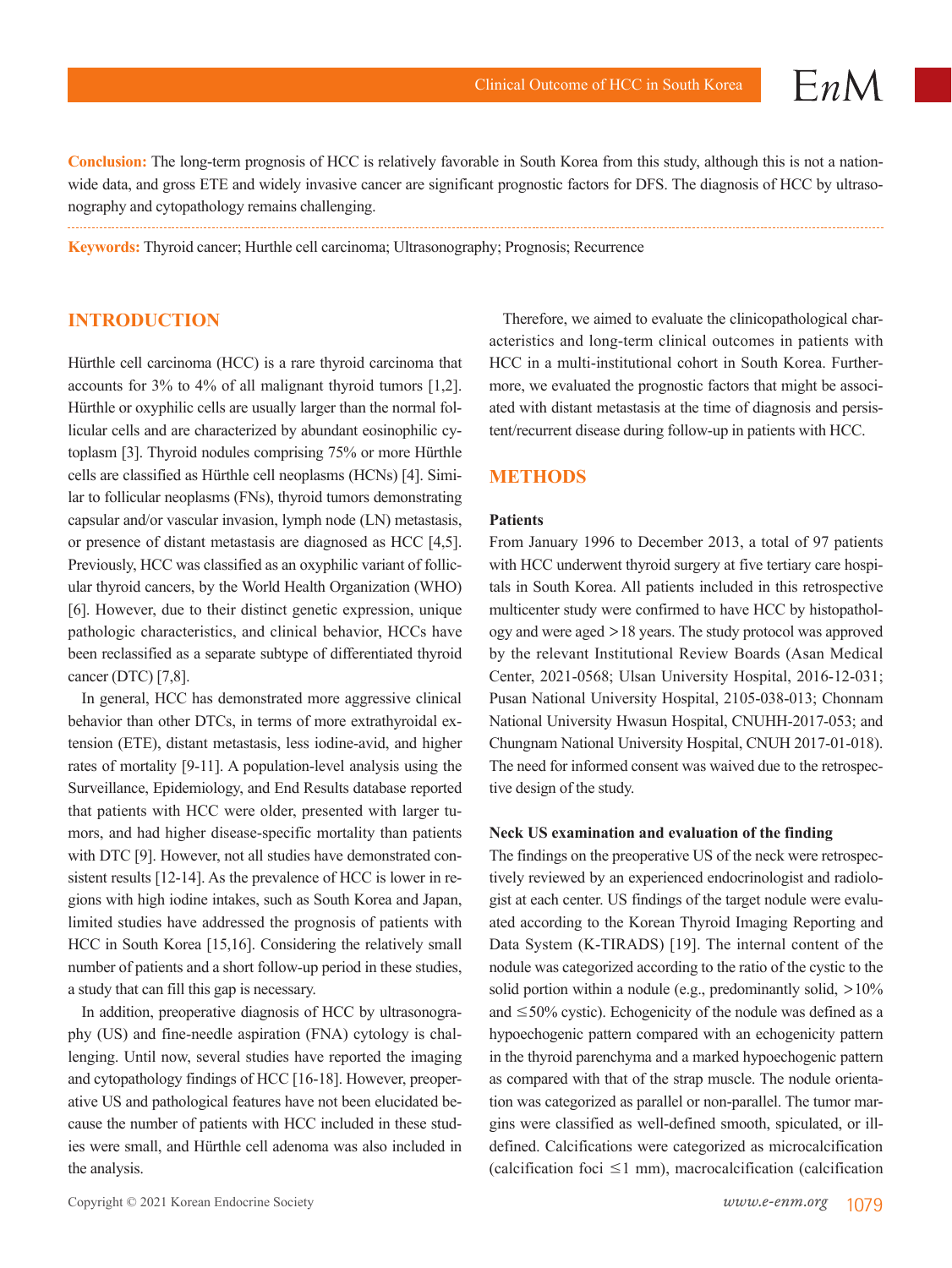foci >1 mm), or none. Preoperative cytopathology of the nodule was reported according to the 2017 Bethesda system [20].

#### **Follow-up protocol and definitions**

After thyroid surgery, subsequent radioactive iodine (RAI) therapy was administered according to guideline and physician's decision [21,22]. All patients were regularly followed up every 6 to 12 months. Physical examinations such as palpation of the neck and blood investigations, including thyroid function test, serum thyroglobulin, and anti-thyroglobulin antibody levels, were performed at each visit. Neck US was performed every 12 to 24 months, and US-guided FNA cytology was performed when there were abnormal findings on the US. Additional diagnostic imaging studies including neck/chest computed tomography or 18F-fluorodeoxyglucose-positron emission tomography were performed as needed such as increasing serum thyroglobulin [23].

Persistence/recurrence of disease was defined as the appearance of pathologically proven malignant tissue and/or appearance of metastatic lesions. Synchronous distant metastasis was defined as with persistent disease during follow-up. Diseasefree survival (DFS) was defined as the time from the date of surgery until last follow-up or recurrence. Disease-specific mortality was defined as death from HCC, and overall-mortality was defined as death from all causes.

#### **Statistical analyses**

Statistical analyses were performed using the R program version 3.5.1 (R Foundation for Statistical Computing, Vienna, Austria; http://www.R-project.org), and figures were constructed using Graph Pad Prism version 5.0 (GraphPad Software, SanDiego, CA, USA; http://www.graphpad.com). Continuous variables are presented as mean±standard deviation or medians and interquartile ranges (IQRs), and categorical variables are presented as numbers (percentages). We used the *t* test and Kruskal-Wallis rank sum test to compare continuous variables and chi-square test to compare categorical variables. The Cox proportional hazard model was used to analyze the prognostic factors associated with DFS, presented as hazard ratios (HRs), 95% confidence intervals (CIs), and *P* values. Statistical significance was set at *P*<0.05.

# **RESULTS**

# **Baseline characteristics and clinical outcome of patients with HCC**

Table 1 presents the baseline characteristics of the 97 patients

**Table 1.** Baseline Characteristics of Patients with Hürthle Cell Carcinoma

| Characteristic                               | Value           |
|----------------------------------------------|-----------------|
| Number of patients                           | 97              |
| Age, yr                                      | $50.3 \pm 13.4$ |
| Male sex                                     | 26(26.8)        |
| Primary tumor size, cm                       | $3.2 \pm 1.8$   |
| $\leq$ 2                                     | 34(35.0)        |
| $>$ 2 and $\leq$ 4                           | 38 (39.2)       |
| >4                                           | 25(25.8)        |
| Extra-thyroidal extension                    |                 |
| Microscopic                                  | 12(12.4)        |
| Gross                                        | 3(3.1)          |
| Vascular invasion                            |                 |
| Limited vascular invasion (<4 foci)          | 21(21.6)        |
| Extensive vascular invasion ( $\geq$ 4 foci) | 3(3.1)          |
| WHO classification                           |                 |
| Minimally invasive                           | 73(75.3)        |
| Encapsulated angio-invasive                  | 19(19.6)        |
| Widely invasive                              | 5(5.1)          |
| Cervical LN metastasis                       | 2(2.1)          |
| TNM stage (7th)                              |                 |
| Stage I                                      | 50(51.5)        |
| Stage II                                     | 20 (20.6)       |
| Stage III                                    | 24(24.7)        |
| Stage IV                                     | 3(3.1)          |
| TNM stage (8th)                              |                 |
| Stage I                                      | 82 (84.5)       |
| Stage II                                     | 12(12.4)        |
| Stage III                                    | $\overline{0}$  |
| Stage IV                                     | 3(3.1)          |
| Distant metastasis                           | 3(3.1)          |
| Total thyroidectomy                          | 48 (49.5)       |
| Radioiodine ablation                         | 40(41.2)        |

Values are expressed as mean $\pm$ standard deviations or number (%). WHO, World Health Organization; LN, lymph node; TNM, tumornode-metastasis.

with HCC. The mean age of the patients at the time of initial surgery was  $50.3 \pm 13.4$  years, and  $26.8\%$  were males. The mean size of the primary tumor was  $3.2 \pm 1.8$  cm, and  $25.8\%$  of the tumors were larger than 4 cm. Microscopic ETE and gross ETE were found in 12 (12.4%) and three (3.1%) patients, respectively. Vascular invasion was found in 24 (24.7%) patients, among whom three had extensive vascular invasion  $(\geq 4$  foci).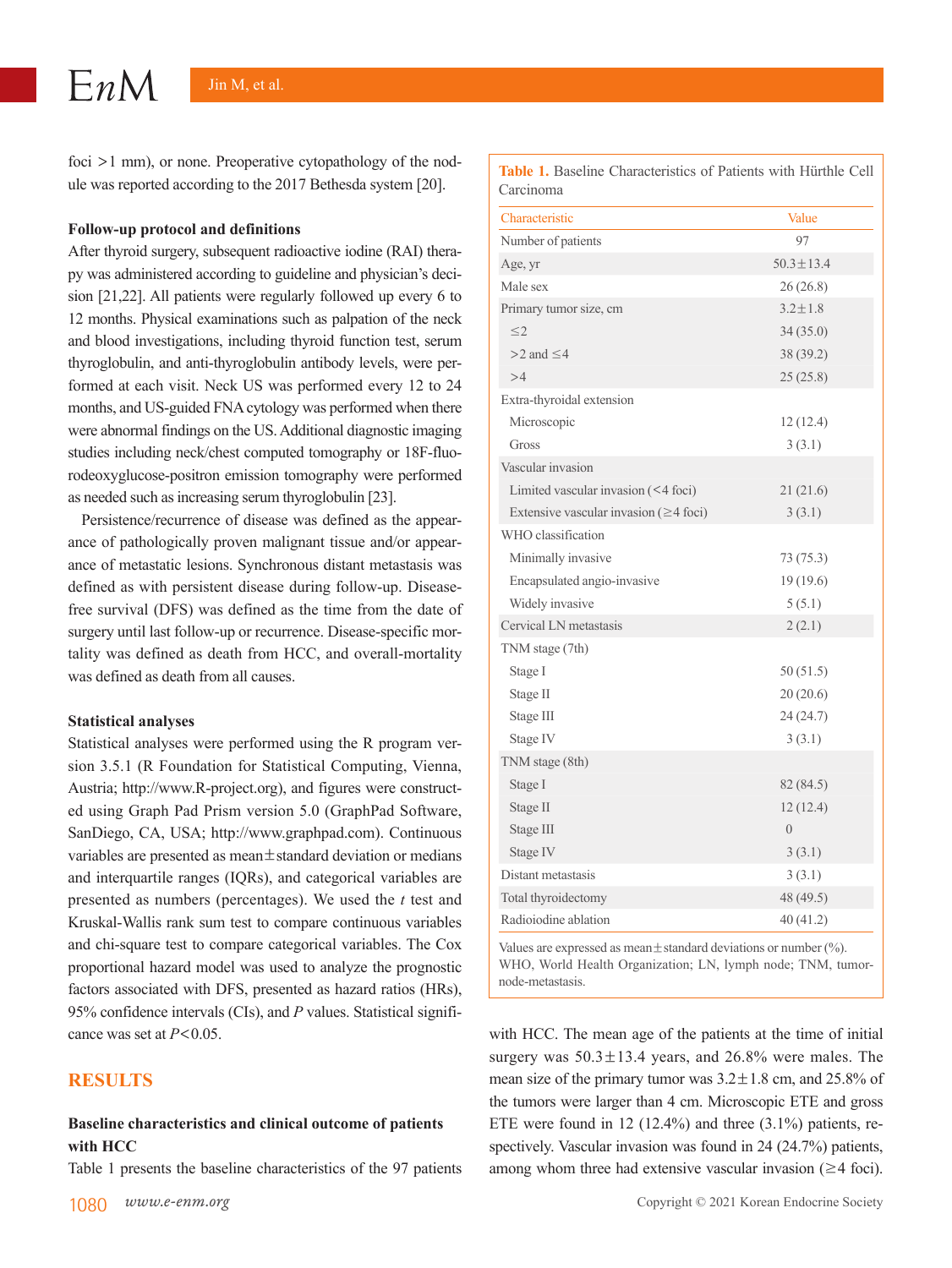$EnM$ 

Based on the WHO classification, the number of patients with minimally invasive, encapsulated angio-invasive, and widely invasive tumors was 73 (75.3%), 19 (19.6%), and five (5.1%), respectively. At the time of diagnosis, two (2.1%) patients had cervical LN metastasis, and three (3.1%) patients had distant metastasis. Based on the 8th edition of the American Joint Committee on Cancer/Union for International Cancer Control tumornode-metastasis (TNM) staging system, the number of patients with stage I, II, III, and IV classification was 82 (84.5%), 12  $(12.4\%)$ , 0, and three  $(3.1\%)$ , respectively. Forty-eight  $(49.5\%)$ patients underwent total thyroidectomy, and 40 of them received subsequent RAI therapy. During a median follow-up of 8.5 years (IQR, 5.2 to 12.8), eight (8.2%) patients had persistent/recurrent disease. Among eight patients, four patients had local recurrence such as operation bed and cervical LN metastasis. One patient had newly detected subcutaneous metastasis and the other three had persistent metastasis in lung and bone. Nine (9.3%) patients died from other causes, and none of them died of HCC.

#### **Ultrasonographic and cytopathologic features of HCC**

Of the 97 patients, US findings of HCC were available for 73 patients (Table 2). Most (*n*=62, 84.9%) were solid nodules, and in terms of echogenicity, 40 (54.8%) were hypoechoic, and nine (12.3%) were markedly hypoechoic. Ten nodules (13.7%) had non-parallel orientation, and 68 (93.2%) had smooth margins. In terms of calcification, seven (9.6%) had microcalcification, and nine (12.3%) had macrocalcification. Based on the K-TI-RADS, 28 (38.4%), 27 (37.0%), and 18 (24.7%) patients were classified into the low-, intermediate-, and high suspicion categories, respectively (Fig. 1A).

Among all patients included in the study, results of preoperative FNA or core needle biopsy (CNB) were available for 92 patients. According to the Bethesda category, FN or suspected FN was the most common and was observed in 60 (65.2%) patients (Table 2, Fig. 1B). Atypia of undetermined significance/ follicular lesion of undetermined significance, suspicious for malignancy, and malignancy accounted for 8.7%, 5.4%, and 7.6% of the cases, respectively. The FNA/CNB results according to the K-TIRADS category are shown in Fig. 1C. The proportion of tumors with Bethesda category IV–VI increased toward from low to high suspicion nodule, accounts for 74.1%, 80.8%, and 83.4%, respectively. CNB was performed in 11 out of 92 patients and there was no significant difference between pathology according to FNA or CNB (*P*=0.24).

| Table 2. Ultrasonographic Features of Hürthle Cell Carcinoma |           |  |  |
|--------------------------------------------------------------|-----------|--|--|
| Characteristic                                               | Value     |  |  |
| Number of patients                                           | 73        |  |  |
| Composition                                                  |           |  |  |
| Solid                                                        | 62(84.9)  |  |  |
| Predominantly solid                                          | 11(15.1)  |  |  |
| Echogenicity                                                 |           |  |  |
| Markedly hypoechoic                                          | 9(12.3)   |  |  |
| Hypoechoic                                                   | 40(54.8)  |  |  |
| Isoechoic                                                    | 24 (32.9) |  |  |
| Non-parallel                                                 | 10(13.7)  |  |  |
| Margin                                                       |           |  |  |
| Smooth                                                       | 68 (93.2) |  |  |
| Spiculated                                                   | 3(4.1)    |  |  |
| Ill-defined                                                  | 2(2.7)    |  |  |
| Calcification                                                |           |  |  |
| Microcalcification                                           | 7(9.6)    |  |  |
| Macrocalcification                                           | 9(12.3)   |  |  |
| K-TIRADS <sup>a</sup>                                        |           |  |  |
| Low suspicion                                                | 28 (38.4) |  |  |
| Intermediate suspicion                                       | 27(37.0)  |  |  |
| High suspicion                                               | 18(24.7)  |  |  |
| <b>FNA/CNB</b>                                               |           |  |  |
| Nondiagnostic                                                | 1(1.1)    |  |  |
| Benign                                                       | 11(12.0)  |  |  |
| <b>AUS/FLUS</b>                                              | 8(8.7)    |  |  |
| FN or suspicious for FN                                      | 60(65.2)  |  |  |
| Suspicious for malignancy                                    | 5(5.4)    |  |  |
| Malignancy                                                   | 7(7.6)    |  |  |

Values are expressed as number (%).

K-TIRADS, Korean-Thyroid Imaging Reporting and Data System; FNA, fine needle aspiration; CNB, core needle biopsy; AUS, atypia of undetermined significant; FLUS, follicular lesion of undetermined significance; FN, follicular neoplasm.

a FNA/CNB result was available in 92 patients.

# **Clinicopathological features associated with synchronous distant metastasis**

We compared the clinicopathological features between patients with and without distant metastasis at initial surgery (Supplemental Table S1). Patients with distant metastasis were significantly older than those without distant metastasis (68.5 years vs. 49.8 years, *P*<0.01). There was no significant difference in the sex ratio and primary tumor size between the two groups. Two (66.7%) patients in the distant metastasis group had gross ETE,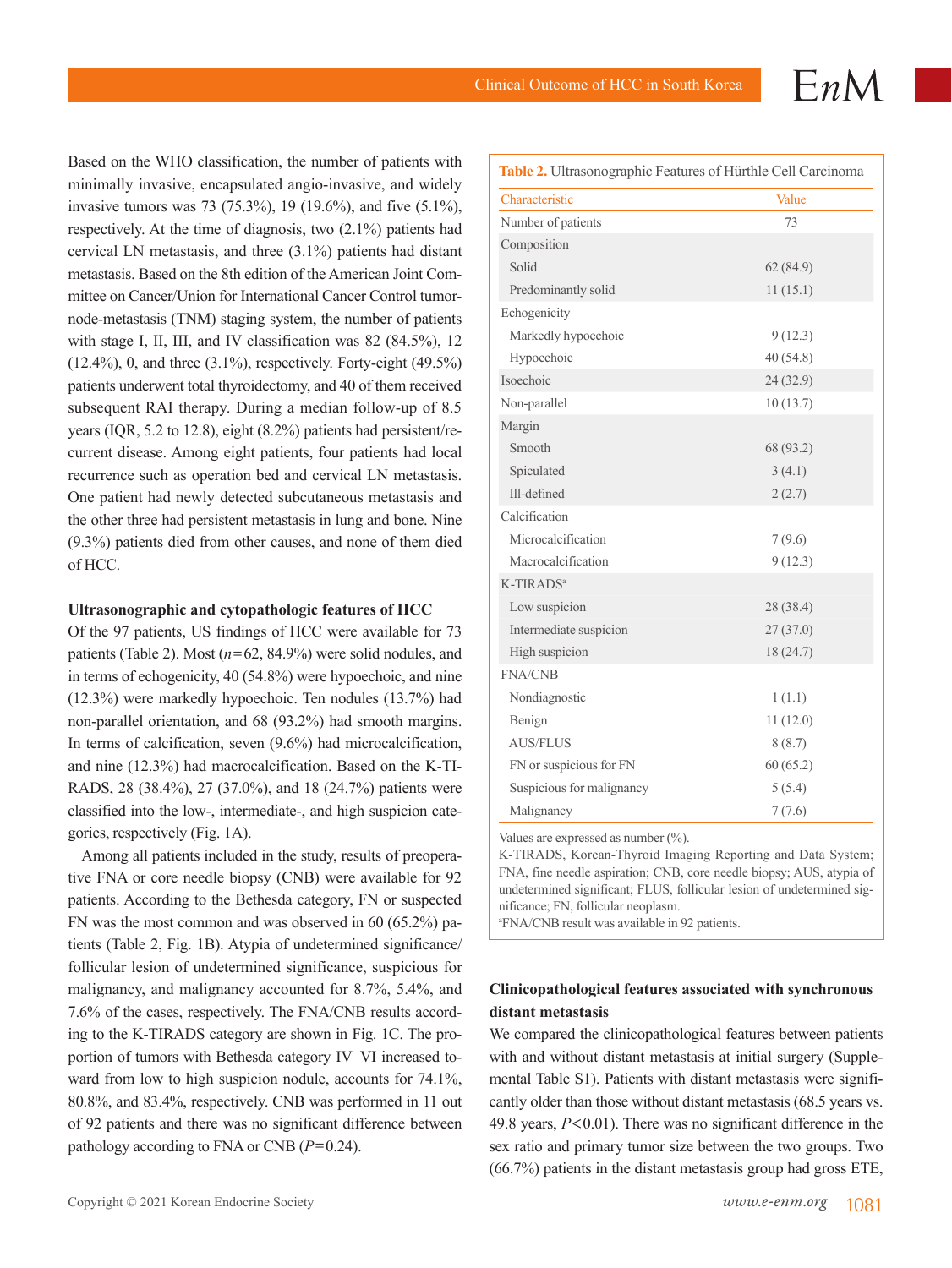$EnM$ 



**Fig. 1.** (A) Ultrasonographic findings based on the Korean-Thyroid Imaging Reporting and Data System in patients with Hürthle cell carcinoma. (B) Preoperative fine needle aspiration or core needle biopsy based on Bethesda category in patients with Hürthle cell carcinoma. (C) Proportion of Bethesda category according to ultrasonographic feature. AUS, atypia of undetermined significant; FN, follicular neoplasm.

| Variable                                     | Univariate           |           | Multivariate             |                          |
|----------------------------------------------|----------------------|-----------|--------------------------|--------------------------|
|                                              | HR (95% CI)          | $P$ value | $HR(95\% CI)$            | $P$ value                |
| Older age ( $\geq$ 55 yr)                    | $6.2(1.2 - 30.9)$    | 0.03      | $2.8(0.4 - 17.8)$        | 0.28                     |
| Male sex                                     | $1.9(0.5-8.1)$       | 0.37      |                          | $\overline{\phantom{a}}$ |
| Larger size $(>4 \text{ cm})$                | $0.8(0.2-4.1)$       | 0.81      | ٠                        | -                        |
| Gross ETE (ref. no ETE and microscopic ETE)  | $82.5(7.4 - 923.5)$  | < 0.01    | $27.7(2.2 - 346.4)$      | 0.01                     |
| WHO classification (ref. minimally invasive) |                      |           |                          |                          |
| Encapsulated angio-invasive                  | $2.4(0.4-14.8)$      | 0.33      |                          |                          |
| Widely invasive                              | $17.3(3.5 - 85.9)$   | < 0.01    | $6.5(1.1-39.4)$          | 0.04                     |
| Cervical LN metastasis                       | $1.1 e^{-07}$ (-INF) | 0.99      | $\qquad \qquad$          |                          |
| Total thyroidectomy                          | $3.1(0.6-15.3)$      | 0.17      | $\overline{\phantom{a}}$ | ٠                        |
| Radioiodine ablation therapy                 | $1.4(0.3-5.6)$       | 0.64      | $\qquad \qquad$          |                          |

which was significantly higher than that  $(1.1\%)$  in patients without distant metastasis (*P*<0.01). According to the WHO classification, widely invasive (66.7%) and encapsulated angio-invasive (33.3%) tumors were observed more frequently in patients with distant metastasis than in those without distant metastasis  $(P<0.01)$ .

We also evaluated the clinical and ultrasonographic features of patients who had features of high risk of recurrent disease such as gross ETE, LN metastasis, distant metastasis, and widely invasive tumor. Because some factors overlap, there are 9 patients with high-risk of recurrent disease (Supplemental Table S2). They were older (67.5 years vs. 49.8 years, *P*<0.01) than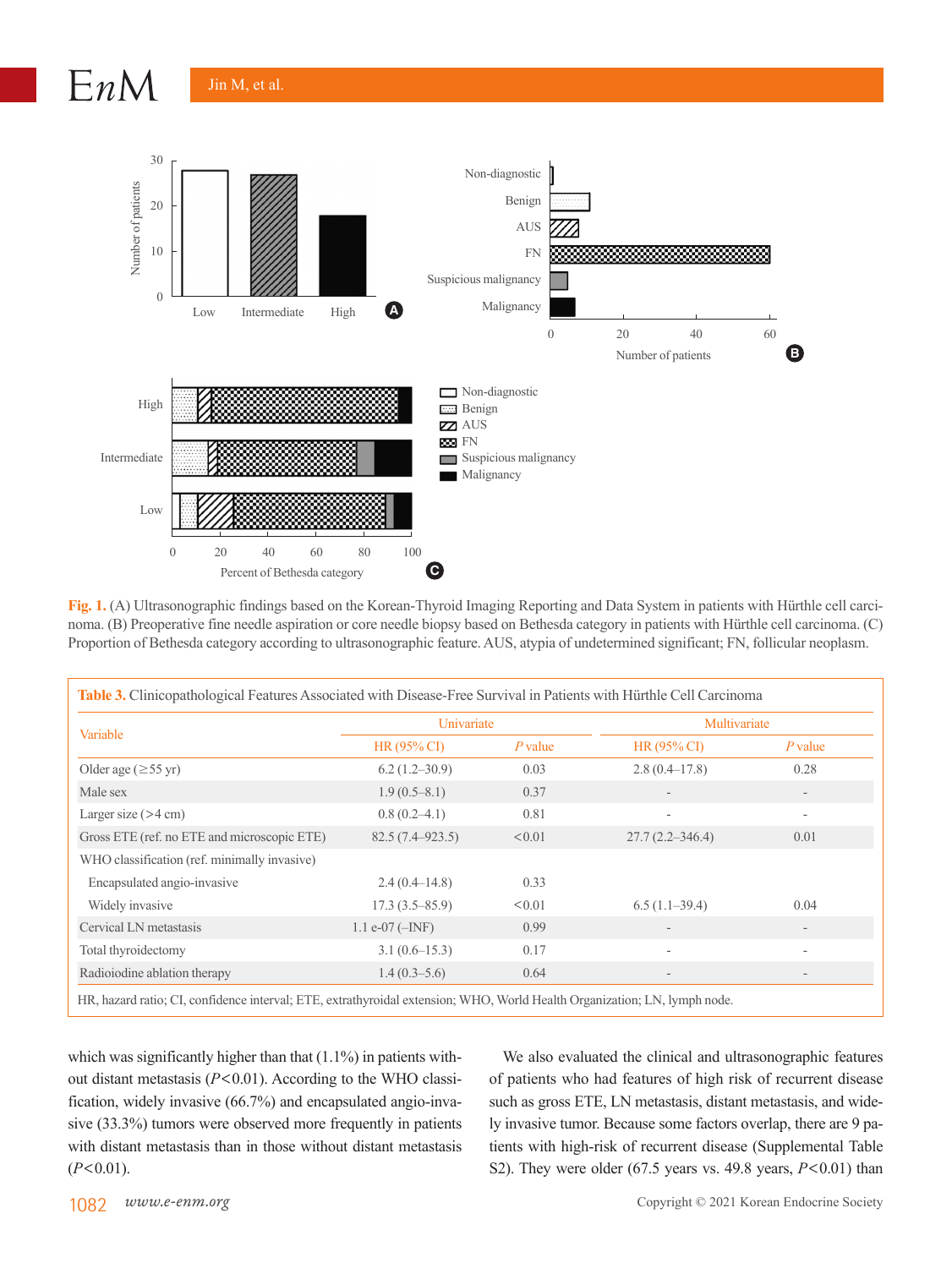those with low risk of recurrence and showed a higher rate of total thyroidectomy (88.9% vs. 45.5%, *P*=0.03).

#### **Clinicopathological features associated with DFS**

To identify the clinicopathological factors associated with DFS in patients with HCC, univariate and multivariate analyses were performed (Table 3). Older age (≥55 years, HR, 6.2; 95% CI, 1.2 to 30.9; *P*=0.03), gross ETE (HR, 82.5; 95% CI, 7.4 to 923.5; *P*<0.01), and widely invasive tumors according to the WHO classification (HR, 17.3; 95% CI, 3.5 to 85.9; *P*<0.01) were significantly associated with poorer DFS. In multivariate analysis, gross ETE (HR, 27.7; 95% CI, 2.2 to 346.4; *P*=0.01) and widely invasive tumors (HR, 6.5; 95% CI, 1.1 to 39.4; *P*=0.04) were independent risk factors associated with DFS.

# **DISCUSSION**

HCC is a relatively uncommon thyroid malignancy in iodinesufficient regions. According to a single-center study in South Korea, among patients diagnosed with thyroid cancer during 1995 to 2005, HCC accounted for only 1% [15]. In this multicenter cohort study in South Korea, where HCC is relatively rare, we evaluated the clinical outcome of patients with HCC. Persistent/recurrent disease was observed in 8.2% of the patients, and none died of HCC during a median follow-up of 8.5 years. Distant metastasis was significantly associated with older age, gross ETE, and widely invasive cancer. We found that the clinicopathological factors associated with DFS, gross ETE, and widely invasive cancer were independent risk factors associated with poor DFS.

Previous studies reported that HCC is associated with a more aggressive clinical behavior, for example, higher rates of distant metastasis, a higher proportion of iodine resistant tumors, and higher mortality than other DTCs [9-11,24]. However, this has been challenged in several studies, which reported that HCC had a similar outcome as follicular thyroid carcinoma [12-14,16]. In the latest population-level analysis that included 3,111 patients with HCC, the overall survival rate was 82.1%, and the disease-specific survival rate was 94.1% [9]. A similar survival outcome was seen in a recently reported single-center data of 239 patients. The 5-year overall survival rates and disease-specific survival rates were 89.4% and 94.6%, respectively [25]. In our study, the overall survival rate was 91.7%, and none of the patients died of thyroid cancer during a median follow-up of 8.5 years. Furthermore, the proportion of patients with persistent/ recurrent disease was 8.2%, which was lower than reported in

another study (12.1%) with a similar follow-up period [25]. The favorable prognosis observed in our study compared to that in the study by Oluic et al. [25] study, might be due to a low proportion of widely invasive tumors (5% vs. 33%) and larger size tumors ( $>4$  cm,  $26\%$  vs. 54%). Furthermore, these results may be related to the early diagnosis and treatment of cancer in this study. Given the rarity of this condition, more studies with larger sample sizes are necessary to validate the findings.

Distant metastasis was found in 4.7% to 11.0% of the patients with HCC in large studies conducted in the United States in recent times [9,11,26]. Previously, Kim et al. [15] reported that distant metastasis was found in 2.5% of the patients with HCC in a study that included some patients from the current study. Similarly, the frequency of synchronous distant metastasis was 3.1% in this study. The reason for the relatively low incidence of distant metastasis in South Korea is unclear. We found that distant metastasis was more frequent in patients with higher age, gross ETE, and widely invasive cancer, which is consistent with previous reports [16].

In this study, we found that higher age, gross ETE, and widely invasive cancer were associated with poor DFS, although only gross ETE and widely invasive cancer were independent risk factors in multivariate analysis. The prognosis of HCC differs between minimally and widely invasive types. Chindris et al. [26] reported that neither recurrence nor disease-specific mortality occurred in 39 patients with minimally invasive HCC, while 62.7% of patients with widely invasive disease had a clinical recurrence or death. Furthermore, widely invasive type, male sex, older age, and higher TNM stage were also thought to be prognostic factors in patients with HCC; however, these studies mainly focused on survival [9,11,26]. Age was a wellknown prognostic factor associated with survival, but not with recurrence.

One of the strengths of this study is that we evaluated the US features of HCC, which are not well known. Due to the rarity of HCC, the US findings have been reported only in a few studies or were analyzed along with those of Hürthle cell adenoma [18]. In the current study, we found that HCC usually showed a solid hypoechoic appearance on US, and on the preoperative cytopathology, FN or suspicious FN was most commonly observed, accounting for 65.2% of the cases according to the Bethesda category. The diagnosis of HCC is challenging because the results of the FNA of HCC are usually non-conclusive for malignancy. The risk of malignancy is only 15% to 30% when HCN is conclusively detected on cytopathology [21,27-29]. In a previous cohort study in South Korea, only 67% of the patients di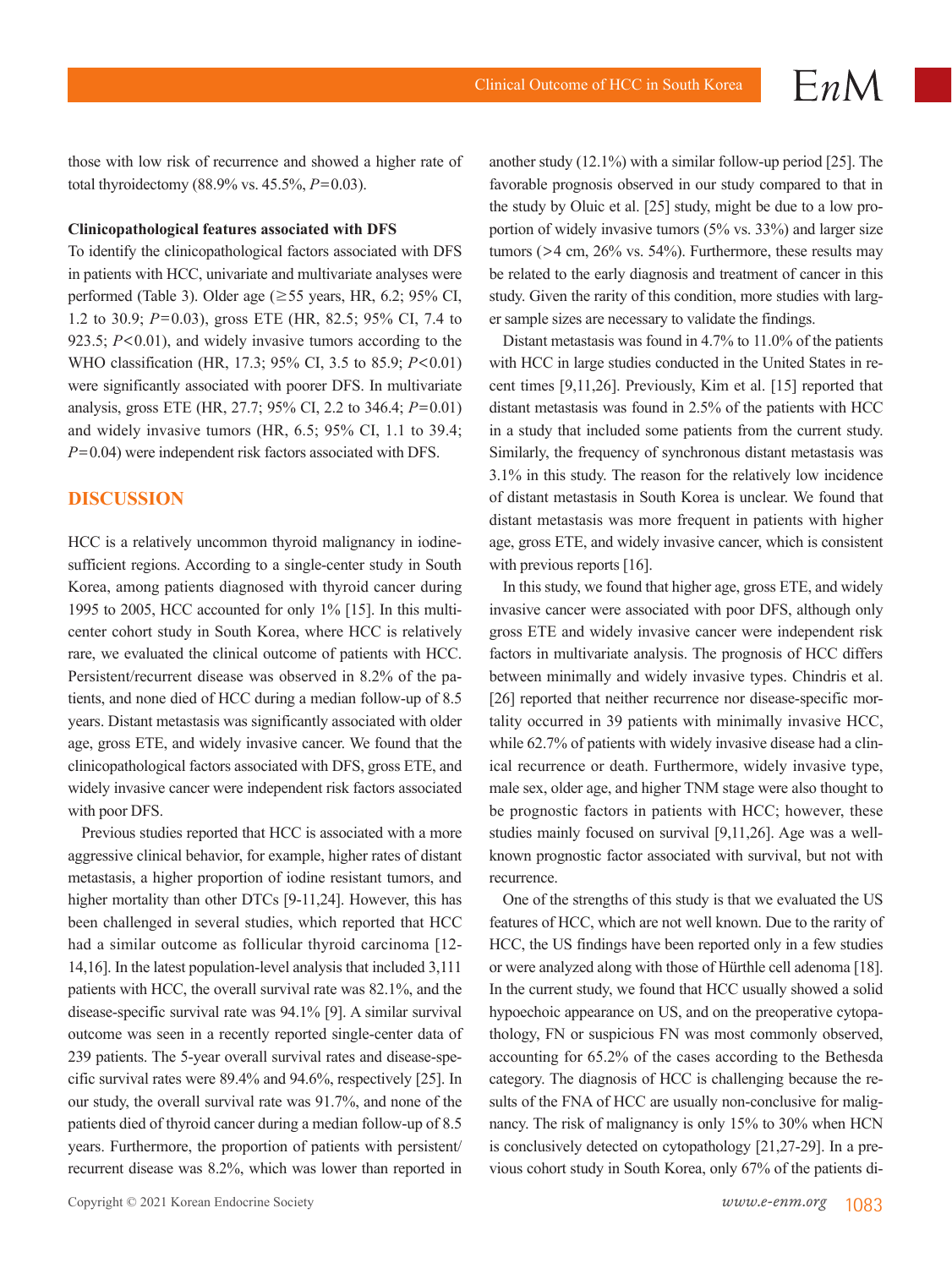agnosed with HCC after surgery showed malignancy on preoperative FNA. Therefore, diagnostic thyroid surgery is still necessary based on the tumor characteristics, including US features [16,17,30,31]. This study further strengthens this concept because only 24.7% of HCCs were classified as high-suspicion nodules on the preoperative US, and 21.8% did not show malignancy on preoperative cytopathology in patients who were confirmed to have HCC after surgery.

There were some limitations in this study. First, it was a retrospective study; hence, a potential selection bias might exist. Second, we could not evaluate the clinical factors associated with disease-specific mortality since no patient died of HCC. Third, there might be some differences in the follow-up strategies between the five different centers. However, this is the first multicenter cohort study to evaluate the prognosis of HCC in South Korea.

In summary, to the best of our knowledge, the current study is the largest analysis of patients with HCC in South Korea. The diagnosis of HCC based on US and cytopathology is still challenging. The long-term prognosis of HCC is relatively favorable, with the persistence/recurrence rate of 8.2% during a median follow-up of 8.5 years. Gross ETE and widely invasive cancer were independent risk factors associated with poor DFS.

# **CONFLICTS OF INTEREST**

No potential conflict of interest relevant to this article was reported.

# **ACKNOWLEDGMENTS**

This study was supported by a Korean Endocrine Society of EnM Research Award 2020.

## **AUTHOR CONTRIBUTIONS**

Conception or design: W.G.K. Acquisition, analysis, or interpretation of data: M.J., E.S.K., B.H.K., H.K.K., Y.E.K., M.J.J., T.Y.K., H.C.K., W.B.K., Y.K.S. Drafting the work or revising: M.J., E.S.K. Final approval of the manuscript: M.K.

# **ORCID**

Meihua Jin *https://orcid.org/0000-0003-0196-631X* Eun Sook Kim *https://orcid.org/0000-0002-9311-4642* Mijin Kim *https://orcid.org/0000-0002-1538-8859*

Won Gu Kim *https://orcid.org/0000-0002-8404-7759*

# **REFERENCES**

- 1. Hundahl SA, Fleming ID, Fremgen AM, Menck HR. A National Cancer Data Base report on 53,856 cases of thyroid carcinoma treated in the U.S., 1985-1995 [see commetns]. Cancer 1998:83:2638-48
- 2. Hundahl SA, Cady B, Cunningham MP, Mazzaferri E, McKee RF, Rosai J, et al. Initial results from a prospective cohort study of 5583 cases of thyroid carcinoma treated in the United States during 1996. U.S. and German Thyroid Cancer Study Group: an American College of Surgeons Commission on Cancer Patient Care Evaluation study. Cancer 2000;89:202-17.
- 3. Mete O, Asa SL. Oncocytes, oxyphils, Hurthle, and Askanazy cells: morphological and molecular features of oncocytic thyroid nodules. Endocr Pathol 2010;21:16-24.
- 4. Montone KT, Baloch ZW, LiVolsi VA. The thyroid Hurthle (oncocytic) cell and its associated pathologic conditions: a surgical pathology and cytopathology review. Arch Pathol Lab Med 2008;132:1241-50.
- 5. Kure S, Ohashi R. Thyroid Hurthle cell carcinoma: clinical, pathological, and molecular features. Cancers (Basel) 2020; 13:26.
- 6. Hedinger C, Williams ED, Sobin LH. The WHO histological classification of thyroid tumors: a commentary on the second edition. Cancer 1989;63:908-11.
- 7. Ganly I, Ricarte Filho J, Eng S, Ghossein R, Morris LG, Liang Y, et al. Genomic dissection of Hurthle cell carcinoma reveals a unique class of thyroid malignancy. J Clin Endocrinol Metab 2013;98:E962-72.
- 8. LIoyd RV, Osamura RY, Kloppel G, Rosai J. WHO classification of tumours of endocrine organs. 10th ed. Lyon: International Agency for Research on Cancer; 2017.
- 9. Goffredo P, Roman SA, Sosa JA. Hurthle cell carcinoma: a population-level analysis of 3311 patients. Cancer 2013;119: 504-11.
- 10. Phitayakorn R, McHenry CR. Follicular and Hurthle cell carcinoma of the thyroid gland. Surg Oncol Clin N Am 2006;15:603-23.
- 11. Lopez-Penabad L, Chiu AC, Hoff AO, Schultz P, Gaztambide S, Ordonez NG, et al. Prognostic factors in patients with Hurthle cell neoplasms of the thyroid. Cancer 2003;97: 1186-94.
- 12. Nagar S, Aschebrook-Kilfoy B, Kaplan EL, Angelos P, Gro-